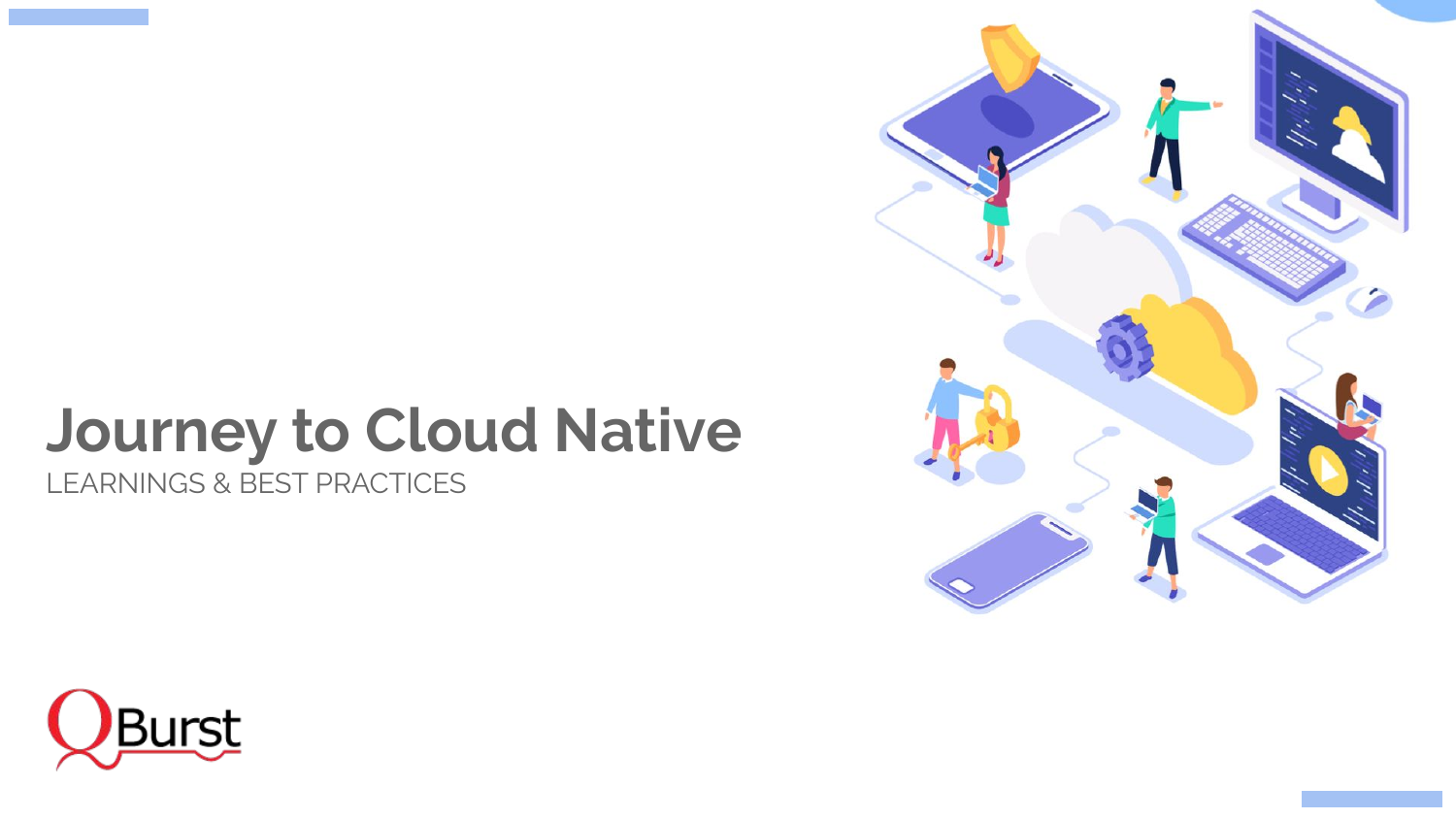# **CLOUD NATIVE: THREE AXES**

- ✓ Utilize managed services provided by the cloud provider
- ✓ Transition to a distributed, loosely-coupled, microservices architecture
- Adopt automation

### CLOUD NATIVE

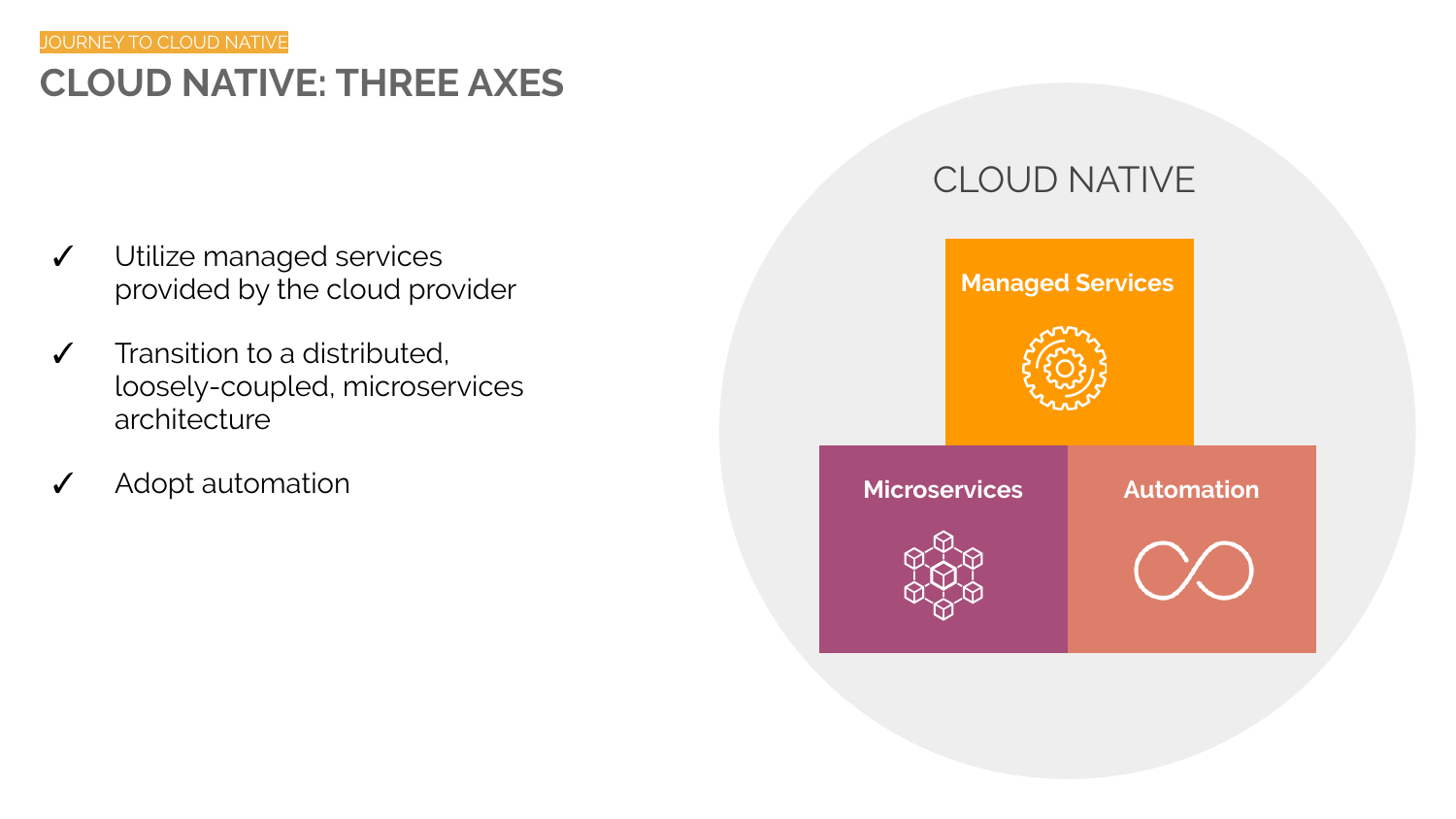## **CLOUD NATIVE JOURNEY: KEY OBJECTIVES**

| <b>FOCUS</b>           | Reduce lead time for feature requests                                         |
|------------------------|-------------------------------------------------------------------------------|
| <b>DEVELOPMENT</b>     | Agile, DevOps                                                                 |
| <b>DELIVERY CYCLES</b> | Continuous                                                                    |
| <b>ARCHITECTURE</b>    | Loosely coupled, microservices-based modular architecture                     |
| <b>INFRASTRUCTURE</b>  | Container-driven, scalable horizontally on-demand, flexible<br>infrastructure |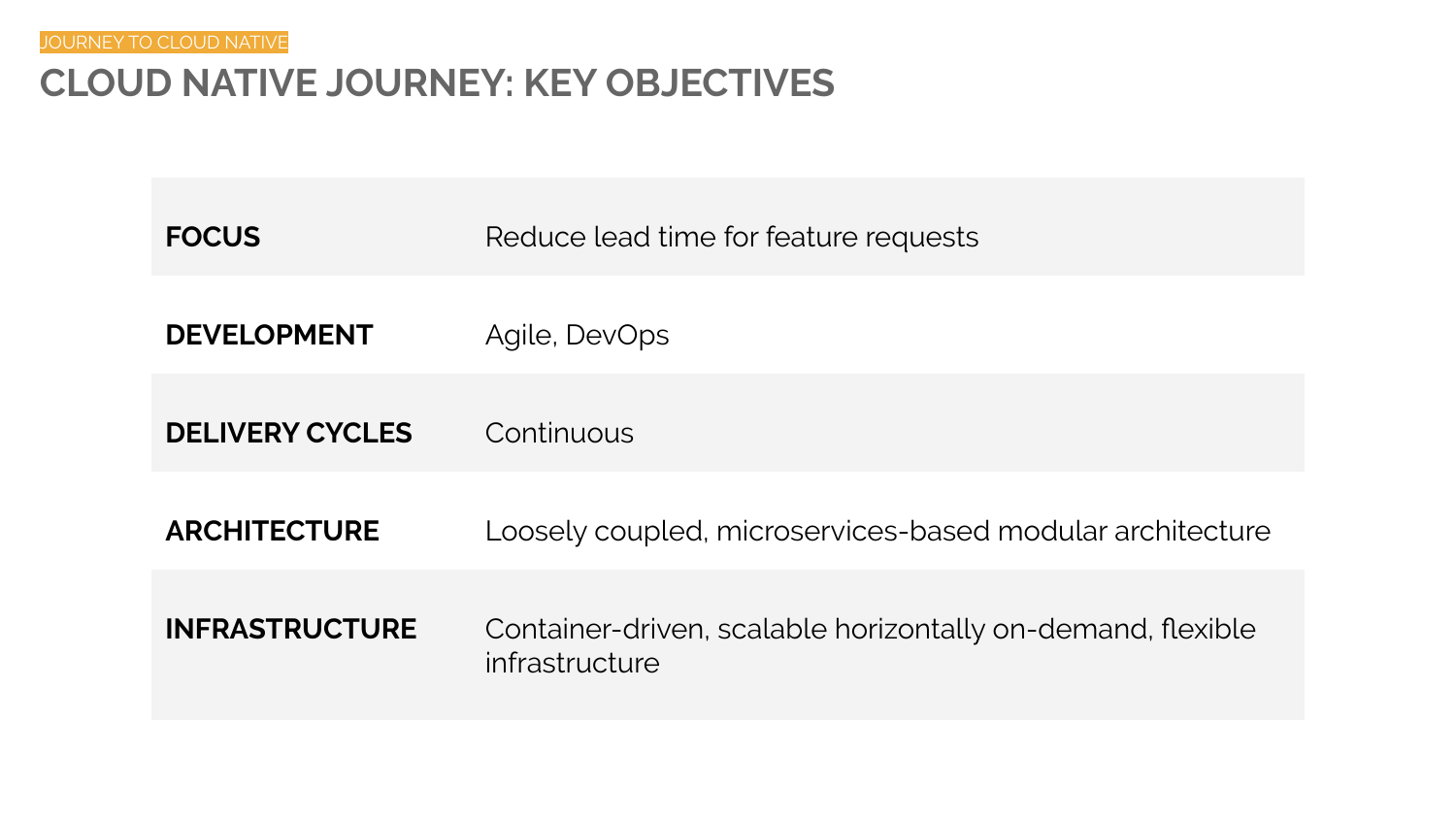# **MOVING UP THE CLOUD NATIVE MATURITY MODEL (CNMM)**

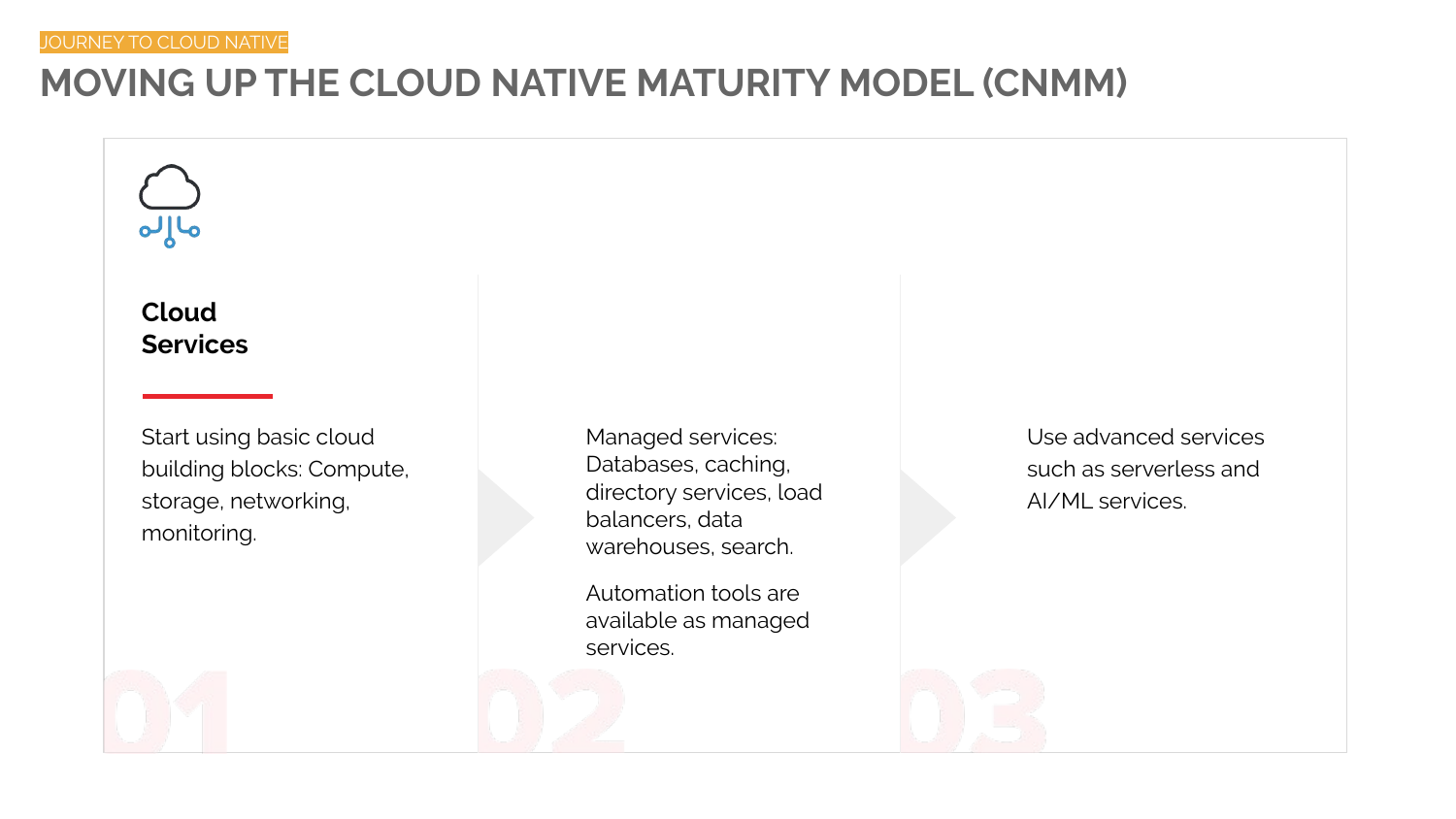# **MOVING UP THE CLOUD NATIVE MATURITY MODEL (CNMM)**



### **Application Design Changes**

Start with 12-factor app design.

Make the application cloud-ready by utilizing basic cloud features/managed services (Lift and shift).

Convert Monolithic or SOA architectures to MSA.

Use serverless and event-driven approach where required.

Make the application cloud-optimized by utilizing the power of cloud managed services.

Adopt cloud native design with built in instrumentation. security, parallelization, and resiliency.

Comprehensive monitoring setup, CI/CD, Orchestration, microservice architecture, and use of cloud infra/managed services.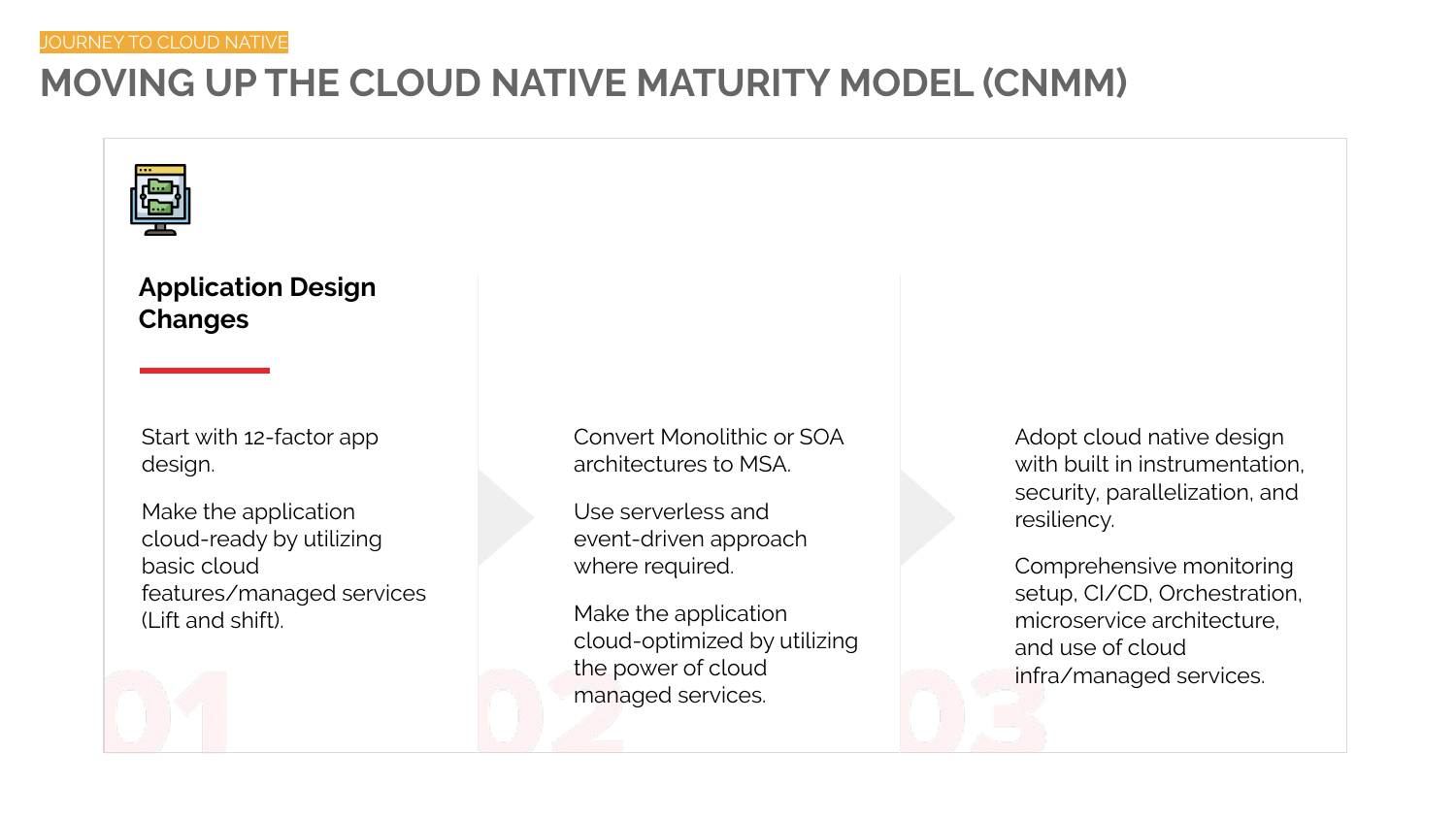# **MOVING UP THE CLOUD NATIVE MATURITY MODEL (CNMM)**

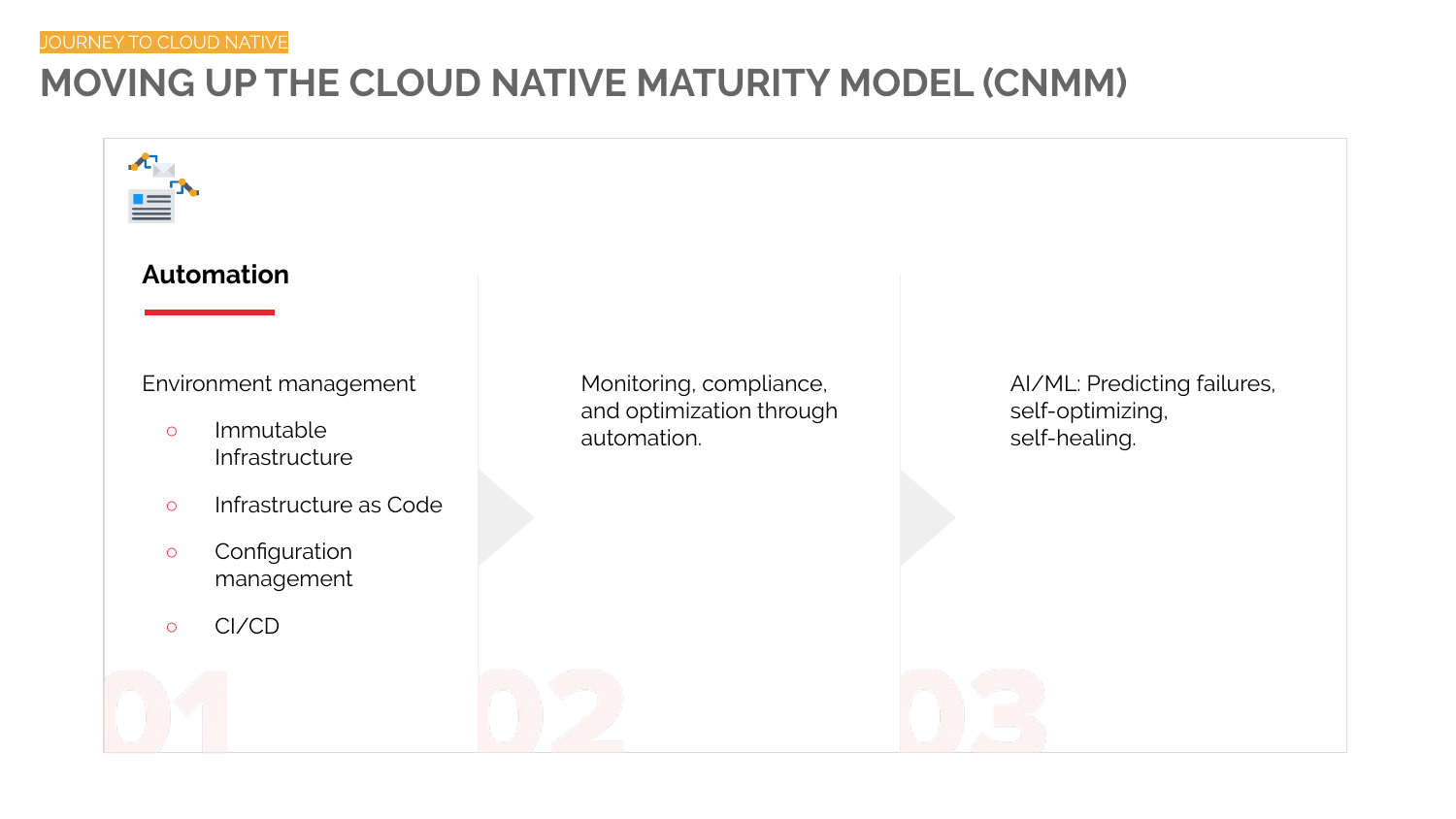# **BUILDING A CLOUD LANDING ZONE**

*Ensure all services are configured before deploying workloads.*

*Adopt cloud native engineering and best practices to maximize benefits.*

- Account structure design (master and sub-accounts)
- Virtual network design (create subnets, isolate workloads and data)
- Centralize shared services (logging, directory services, auth services, monitoring, service catalogs)
- Security and audit requirements (logging framework, configuration audit process, snapshot of environment configuration at specific intervals)
- Set up an automation framework, Infrastructure as Code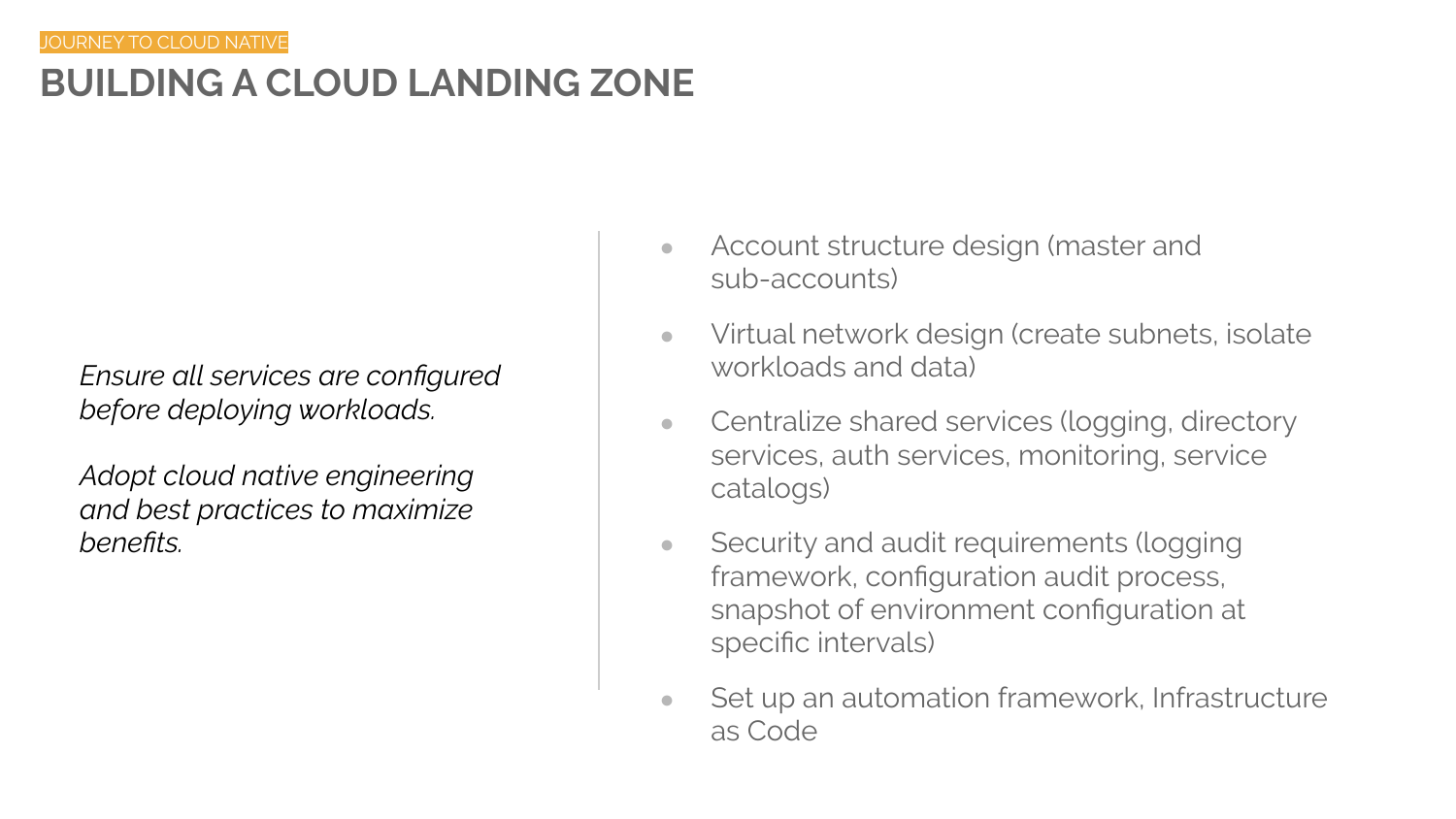- Develop or re-architect based on microservices architecture pattern
- Make services stateless
- Plan to utilize managed services such as **RDS, Aurora, DynamoDB, and Redshift.**
- $\bullet$  Take advantage of elasticity  $-$  instance count changes with load
- Use serverless technologies such as **AWS Lambda, Azure Functions, and Kinesis**
- Place business functions behind APIs
- Automate tests unit, APIs, acceptance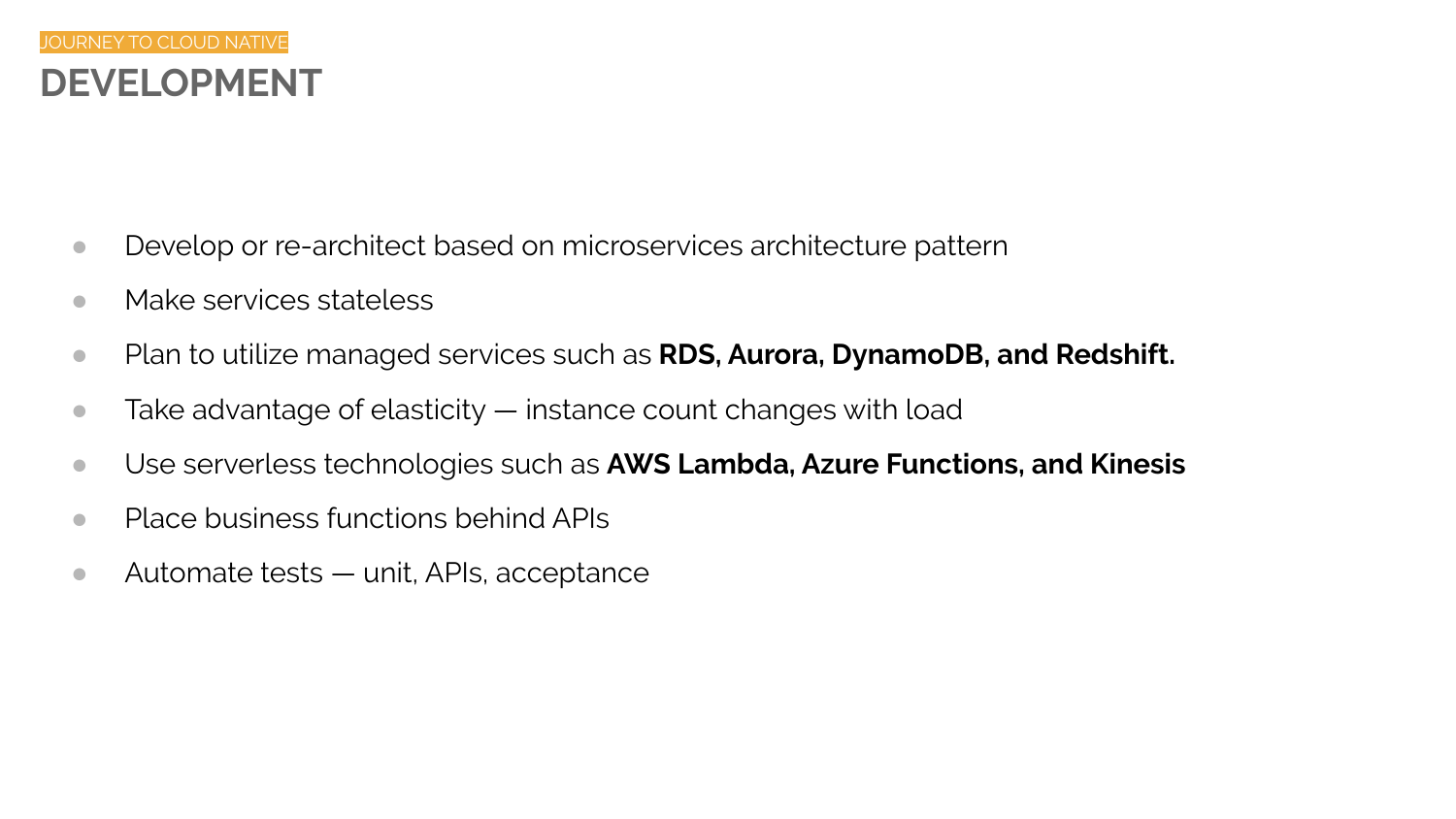# **OPS**

- Plan for Immutable infrastructure
- $\bullet$  Build resilient services if a service goes down, it should be easy to restart another one or redirect traffic to a working instance
- Infrastructure as Code (**Terraform, AWS CloudFormation**)
- Deploy services/applications in containers
- Use container orchestration tools such as **Kubernetes, Swarm**
- Implement an automated CI/CD pipeline
- Traffic management
- Use techniques such as **Blue/Green deployment**
- Find configurations drifts through automation
- Tagging strategy: Use standardized tags and implement them consistently across resources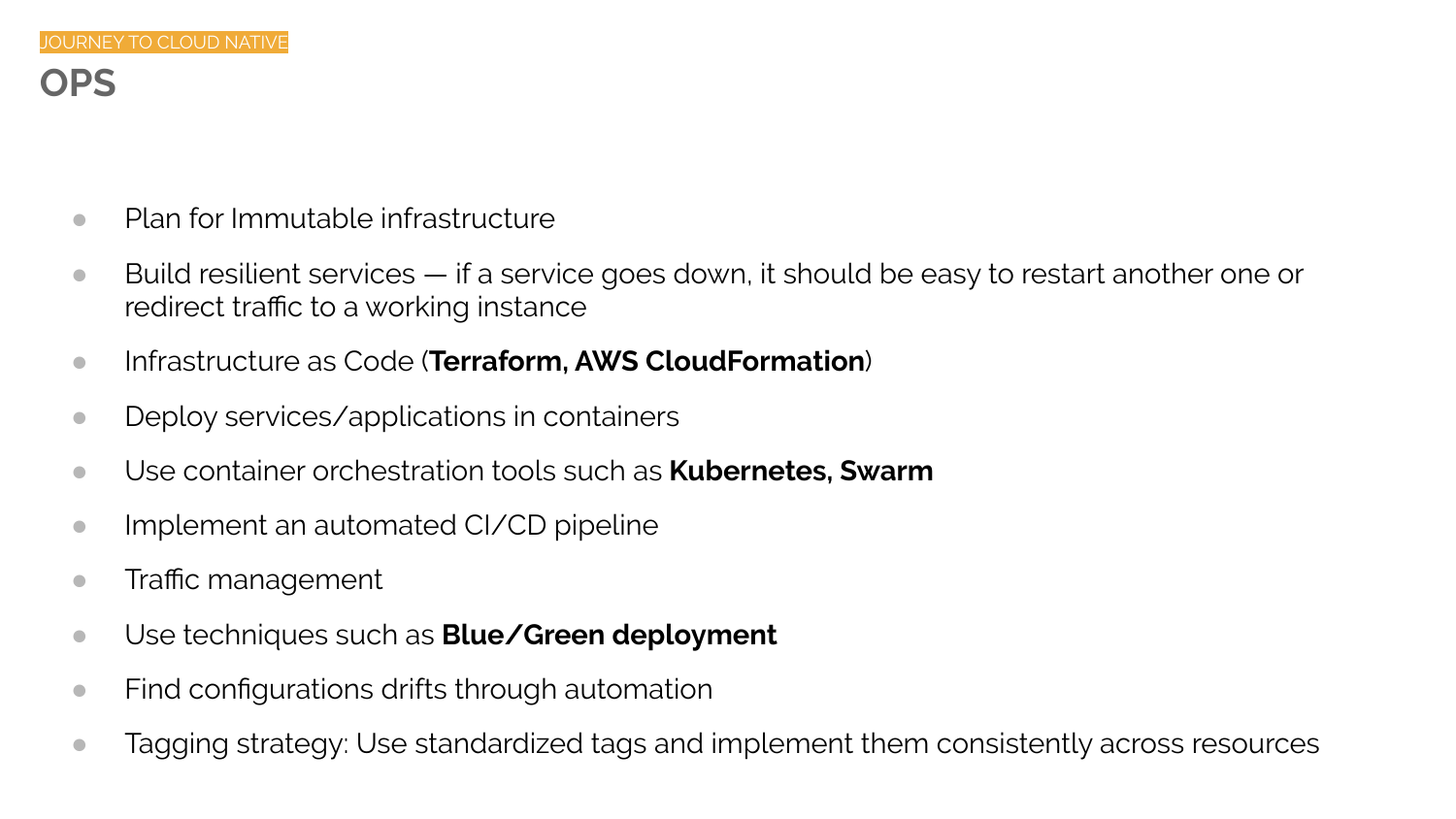- Storage lifecycle policy
- Organize data based on attributes such as frequency-of-access and planned retention period
- Enforce retention policies using code (and OS properties, where possible)
- Implement a cloud storage data aging management mechanism that tracks state of data and moves it to a different cloud storage device or deletes it after a defined lifecycle
- Automate backup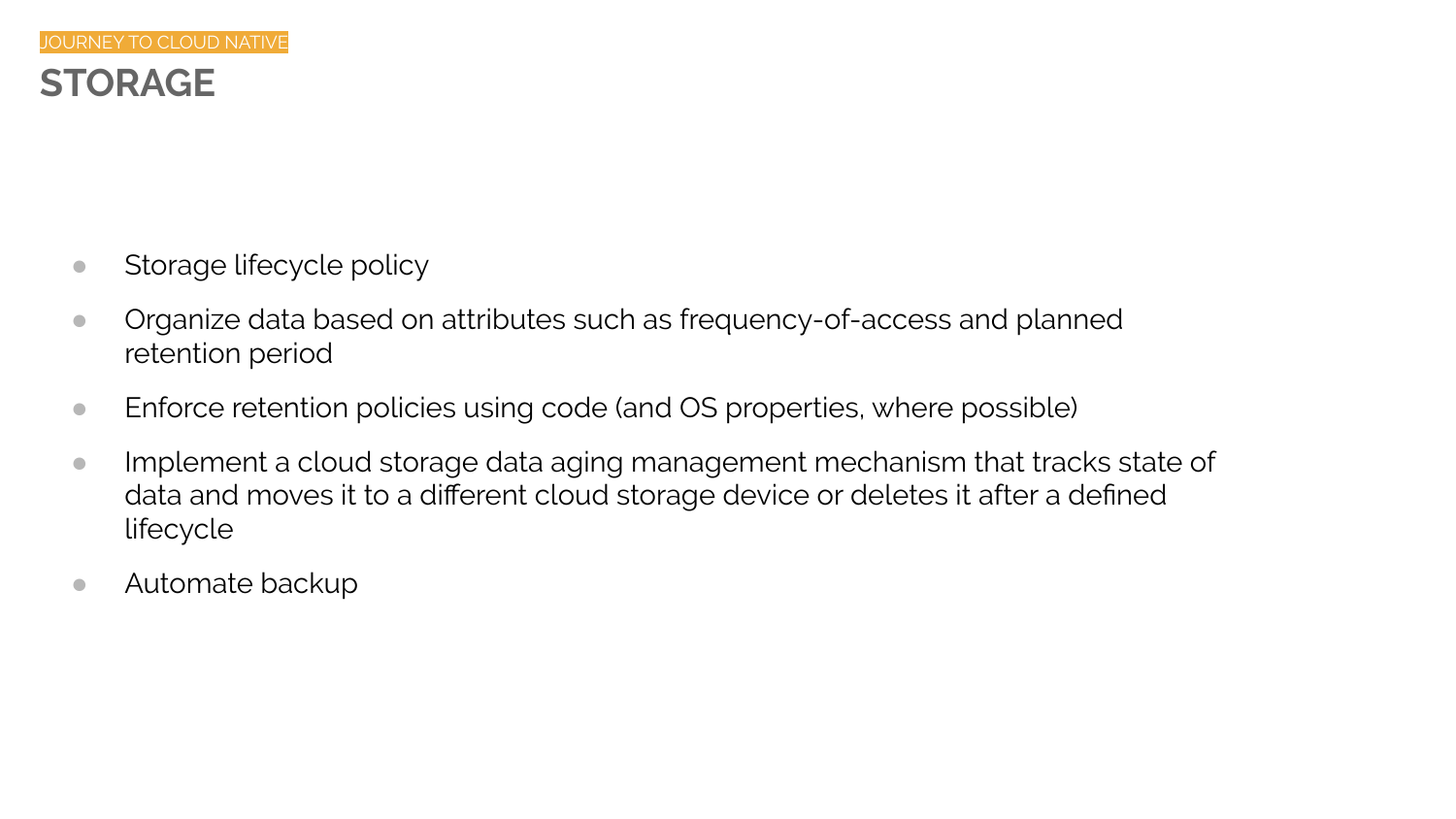- Adopt DevSecOps approach
- Identity and Access management, detective controls, infrastructure and data protection
- Implementation of logic-based security solutions with custom scripting and monitoring
- Key/secret management
- Ensure continuous monitoring and threat prediction with stacks such as **ELK and OSSEC**
- Sensitive data encryption
- Harden servers and containers
- Environment/configuration drift detection
- Use managed services such as web application firewall
- Define cloud-based backup and disaster recovery strategy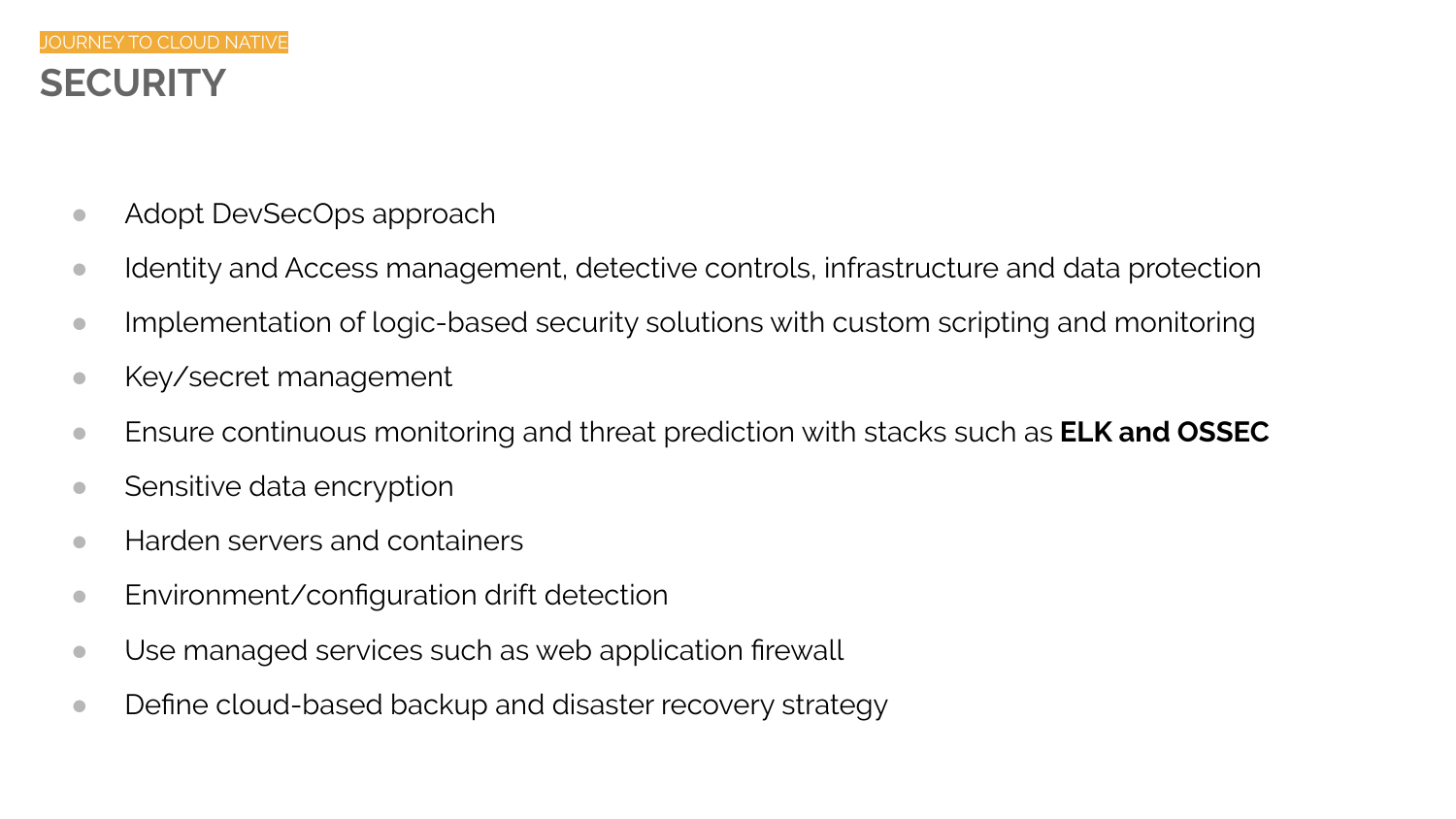### **COMPLIANCE & AUDITS** JOURNEY TO CLOUD NATIVE

- Architect the solution based on applicable security standards
- Ensure inherent component level security, stronger interface security and resource life cycle management
- Create Compliance as Code framework to mitigate risks and facilitate smooth governance
- Automated compliance: Automate audit checks
- Logging
	- Logging strategy
	- Log centralization, correlating system and application level logs, dashboards
	- Real-time analysis and alerts on streaming logs, to detect anomalies, intrusion, etc.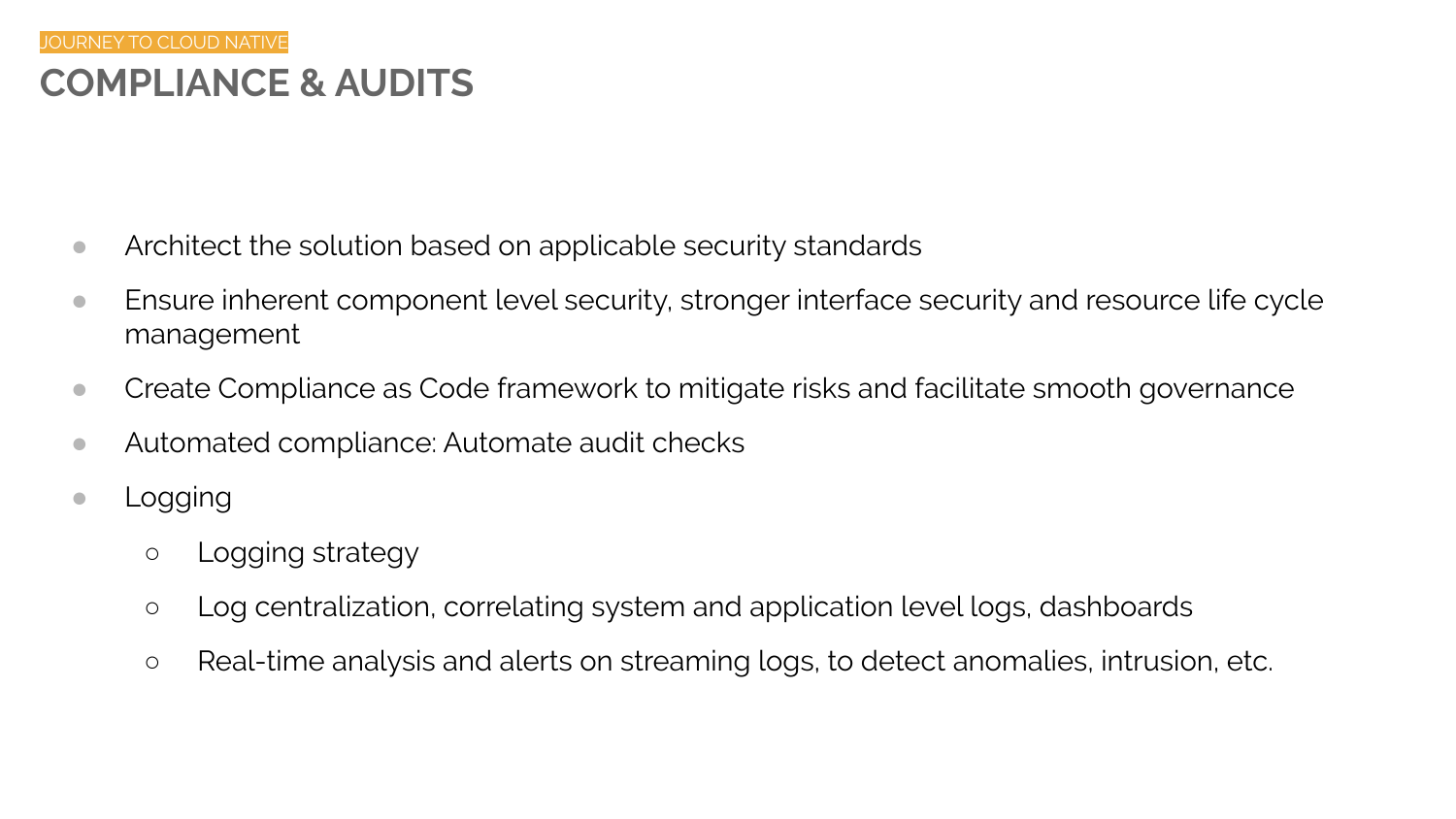### **MONITORING** JOURNEY TO CLOUD NATIVE

### **EXTERNAL POLLING**

*White box monitoring: An approach that detects problems before they become externally visible and can provide valuable information for in-depth debugging.*

### **CUSTOM METRIC COLLECTION**

*Open source tools such as Prometheus, that integrate with Kubernetes, are effective in this space. It is a monitoring and alerting toolkit that stores metrics with a multi-dimensional time series database.* 

### **CENTRALIZED LOGGING**

*ELK stack: Components offer a set of open source tools for log storage, collection, and visualization respectively.*

### **REQUEST TRACING**

*Enables end-to-end visibility across microservices - Jaeger and Zipkin.*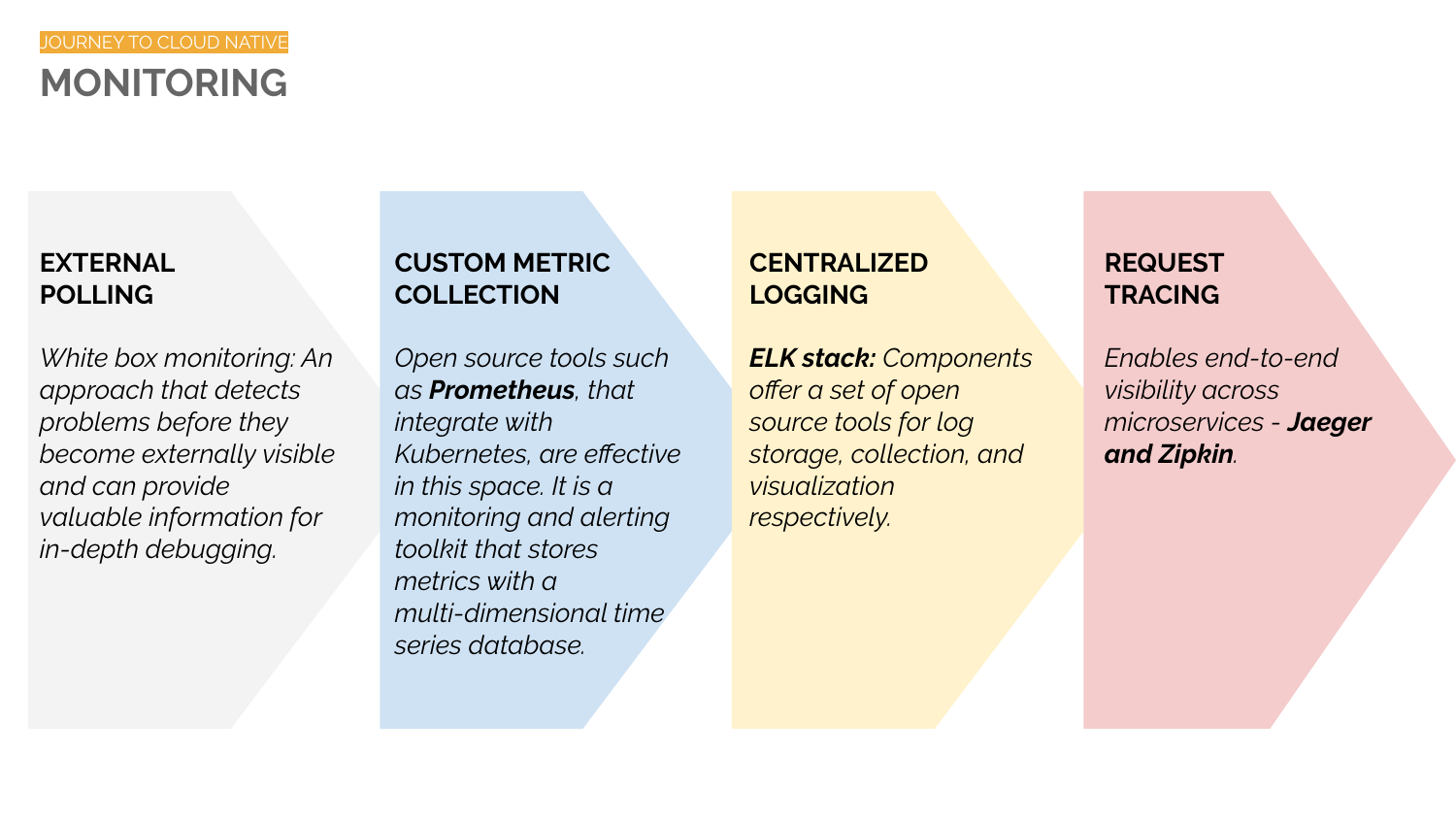# **UNDERSTANDING THE BIG PICTURE**

- Having the three axes in place is critical to the success of a cloud native journey
- Transition to cloud native should be driven by business needs
- Adopt cloud native engineering and best practices to maximize benefits
- The ability to deploy to production quickly and efficiently is an undeniable advantage
- Adopt a cloud native security platform that integrates reporting and compliance